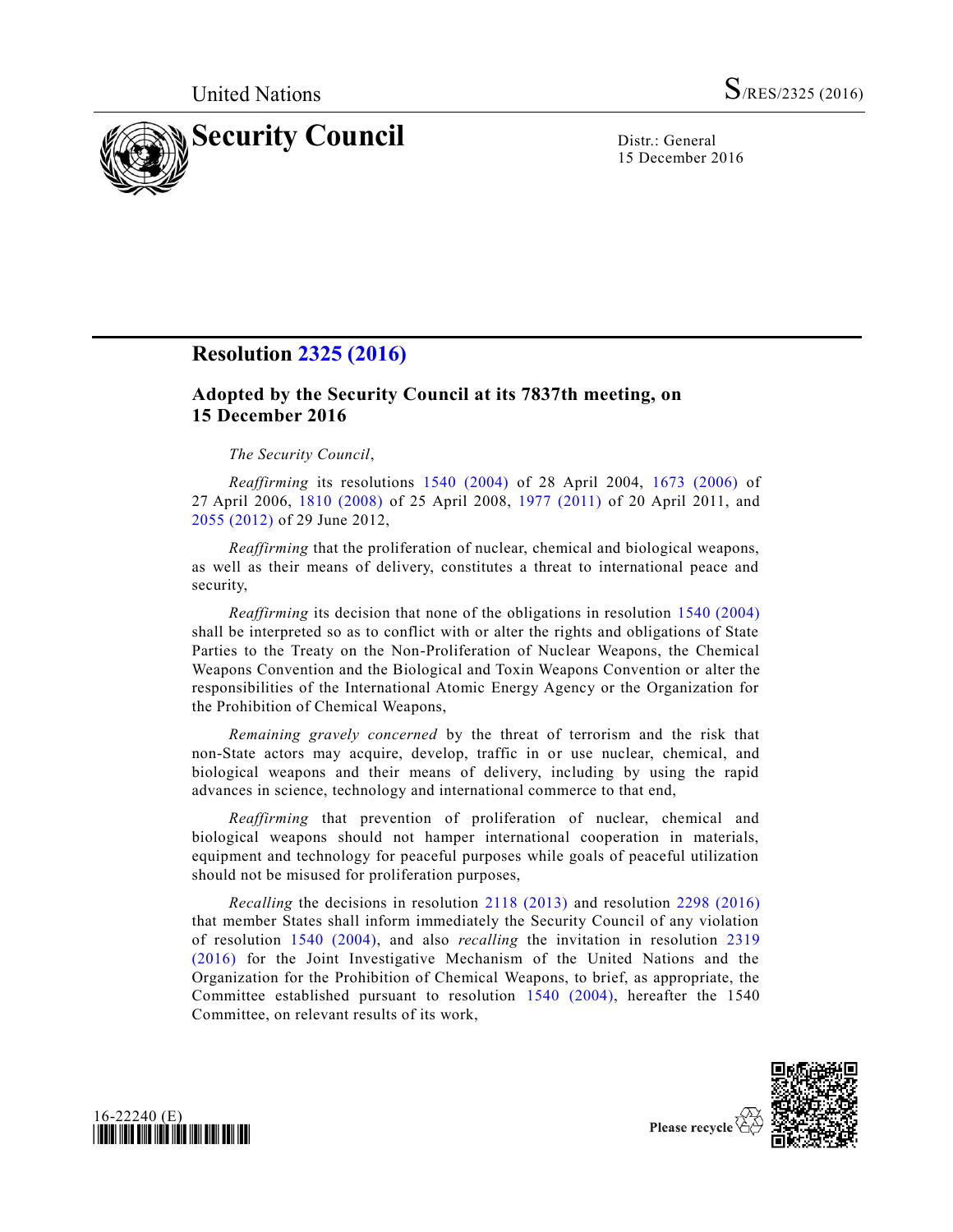*Endorsing* the 2016 Comprehensive Review of the status of the implementation of resolution [1540 \(2004\),](http://undocs.org/S/RES/1540(2004)) and *noting* the findings and recommendations in its final report,

*Noting* that not all States have presented to the 1540 Committee their national reports on implementation of resolution [1540 \(2004\),](http://undocs.org/S/RES/1540(2004))

*Stressing* the need to strengthen national measures of export control of materials related to nuclear, chemical and biological weapons and their means of delivery, consistent with resolution [1540 \(2004\),](http://undocs.org/S/RES/1540(2004))

*Further noting* that the full implementation of resolution [1540 \(2004\)](http://undocs.org/S/RES/1540(2004)) by all States, including the adoption of national laws and measures to ensure implementation of these laws, is a long-term task that will require continuous efforts at national, regional and international levels,

*Recognizing* the need to enhance coordination of efforts at national, regional, subregional and international levels, as appropriate, in order to strengthen a global response to the serious challenge and threat to international peace and security posed by the proliferation of weapons of mass destruction and their means of delivery,

*Stressing* the importance of dialogue between the 1540 Committee and Member States, including visits to States at their invitation, and also recognizing that such a dialogue has contributed to facilitating implementation of resolution [1540 \(2004\),](http://undocs.org/S/RES/1540(2004)) inter alia by raising awareness about the importance of presenting national reports and the utility of voluntary national implementation action plans and has helped to identify assistance needs of States,

*Recognizing* that many States continue to require assistance in implementing resolution [1540 \(2004\),](http://undocs.org/S/RES/1540(2004)) and *emphasizing* the importance of providing States, in response to their requests, with effective assistance that meets their needs,

*Stressing* the need to reinforce the role of the 1540 Committee in providing and facilitating effective assistance, including, inter alia, in the field of State capacity-building, and collaboration among States, between the 1540 Committee and States, and between the 1540 Committee and relevant international, regional and subregional organizations in assisting States to implement resolution [1540](http://undocs.org/S/RES/1540(2004))   $(2004)$ ,

*Acknowledging* the importance of voluntary contributions made in the field of assistance by Member States and international, regional and subregional organizations, including through the United Nations Trust Fund for Global and Regional Disarmament Activities,

*Endorsing* the valuable interaction of the Committee with relevant international, regional, and subregional organizations, *and emphasizing* the need for coordination, as appropriate, between the Committee and those organizations,

*Acknowledging* the enhanced ongoing cooperation among the 1540 Committee, the Security Council Committee established pursuant to resolutions [1267 \(1999\),](http://undocs.org/S/RES/1267(1999)) [1989 \(2001\)](http://undocs.org/S/RES/1989(2001)) and [2253 \(2015\)](http://undocs.org/S/RES/2253(2015)) concerning ISIL (Da'esh), Al-Qaida, and associated individuals, groups, undertakings and entities, and the Security Council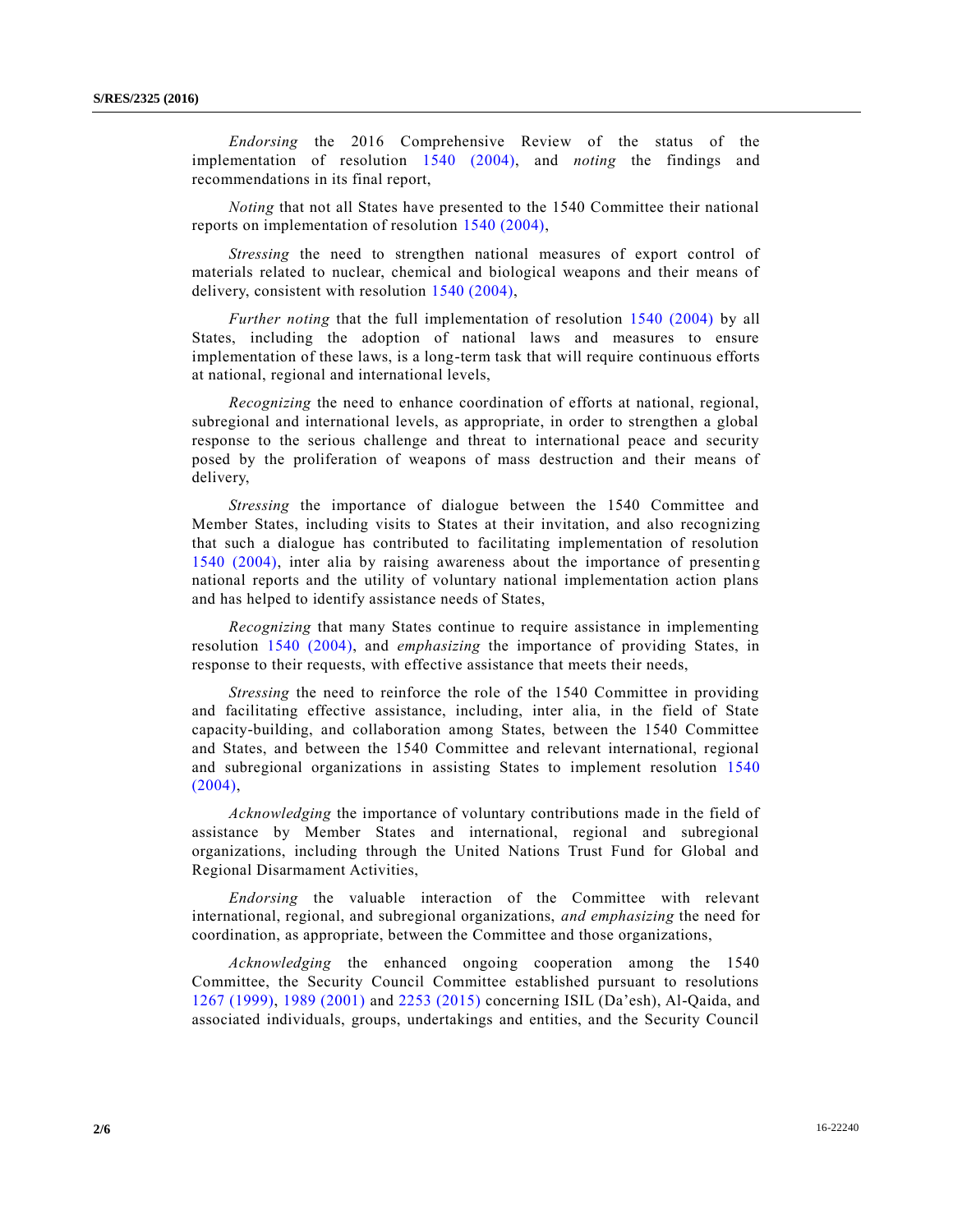Committee established pursuant to resolution [1373 \(2001\),](http://undocs.org/S/RES/1373(2001)) concerning counterterrorism,

*Acknowledging* that transparency and outreach make an important contribution to enhancing confidence, fostering cooperation and raising the awareness among States, including, as appropriate, in their interaction with relevant international, regional and subregional organizations, and *also acknowledging* the positive role performed by civil society, inter alia industry and academia, could play in the effective implementation of resolution [1540 \(2004\),](http://undocs.org/S/RES/1540(2004)) including by raising awareness, and that parliamentarians have a key role in enacting the necessary legislation to implement the obligations of the resolution,

*Endorsing* the work already carried out by the 1540 Committee, in accordance with its Programmes of Work, *and reaffirming* its continued support,

*Bearing in mind* the need to continue the consideration of the 1540 Committee's ability, consistent with its mandate, to review and facilitate advancing the implementation of the resolution,

*Determined* to facilitate the full and effective implementation of resolution [1540 \(2004\),](http://undocs.org/S/RES/1540(2004))

*Acting* under Chapter VII of the Charter of the United Nations,

1. *Reiterates* its decisions in and the requirements of resolution [1540](http://undocs.org/S/RES/1540(2004))  [\(2004\),](http://undocs.org/S/RES/1540(2004)) and *re-emphasizes* the importance for all States to implement fully and effectively that resolution;

2. *Decides* that the 1540 Committee will continue to submit to the Security Council its Programme of Work, before the end of each January, and will brief the Security Council in the first quarter of each year, *and welcomes* the continuous submission of the Annual Review on the Implementation of Resolution [1540 \(2004\),](http://undocs.org/S/RES/1540(2004)) prepared with the assistance of the Group of Experts, within December annually;

3. *Again calls upon* all States that have not yet presented a first report on steps they have taken or intend to take to implement resolution [1540 \(2004\)](http://undocs.org/S/RES/1540(2004)) to submit such a report to the 1540 Committee without delay, *and requests* the Committee to make available its expertise to these States, as appropriate, to facilitate the submission of such reports;

4. *Again encourages* all States that have submitted such reports to provide, when appropriate or upon the request of the 1540 Committee, additional information on their implementation of resolution [1540 \(2004\),](http://undocs.org/S/RES/1540(2004)) including, voluntarily, on their laws and regulations and on States' effective practices;

5. *Encourages* also States to prepare on a voluntary basis national implementation action plans, with the assistance of the 1540 Committee as appropriate, mapping out their priorities and plans for implementing the key provisions of resolution [1540 \(2004\),](http://undocs.org/S/RES/1540(2004)) and to submit these plans to the Committee;

6. *Encourages* all States that have not yet done so to provide the 1540 Committee with a Point of Contact for Resolution [1540 \(2004\),](http://undocs.org/S/RES/1540(2004)) and *urges* the Committee to continue to undertake initiatives to strengthen the capacity of such Points of Contact to assist on the implementation of the resolution, upon request of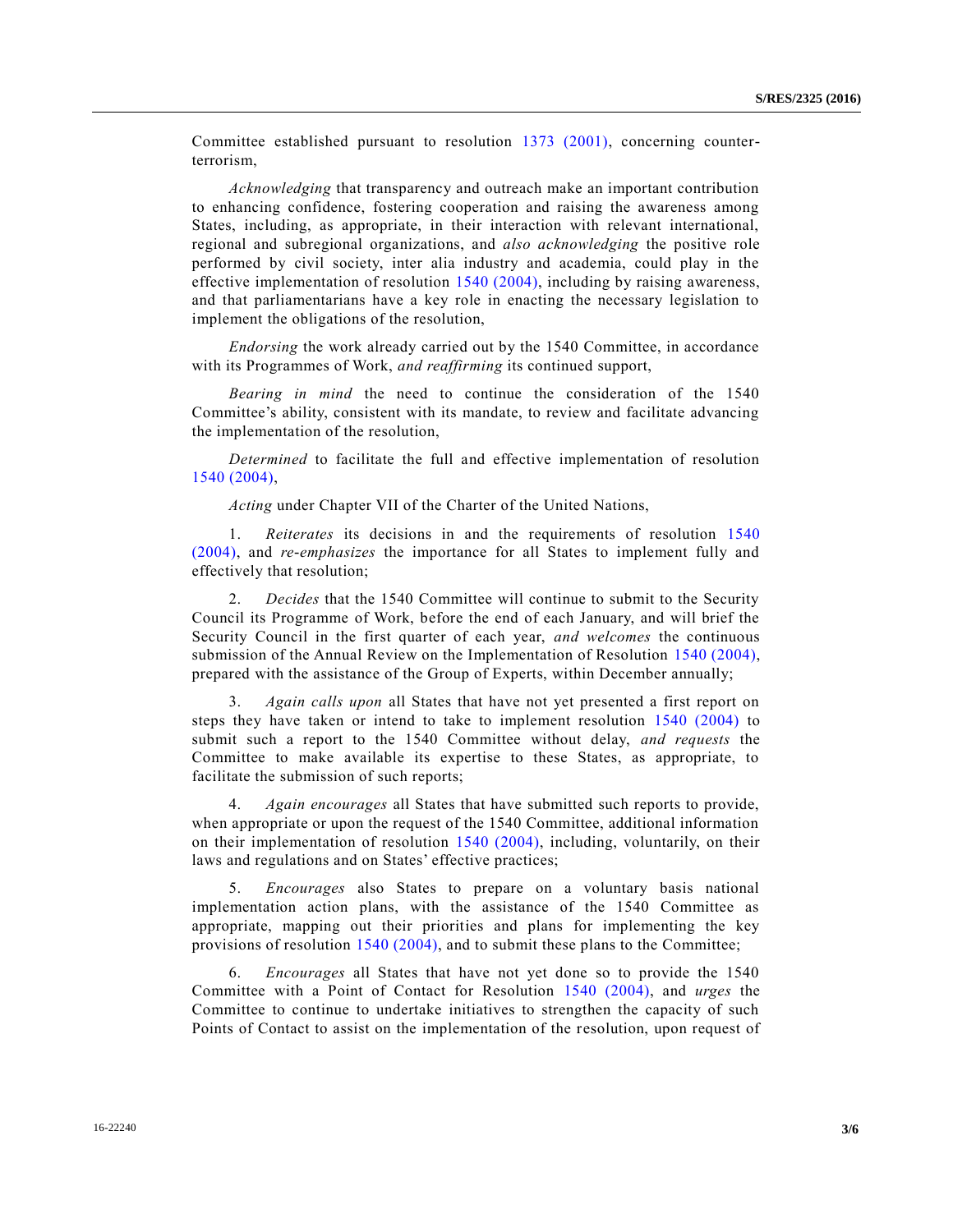States, including through the continuation on a regional basis of the Committee's Point of Contact Training Programme;

7. *Calls upon* States to take into account developments on the evolving nature of risk of proliferation and rapid advances in science and technology in their implementation of resolution [1540 \(2004\);](http://undocs.org/S/RES/1540(2004))

8. *Requests* the 1540 Committee to take note in its work, where relevant, of the continually evolving nature of the risks of proliferation, including the use by non-State actors of rapid advances in science, technology and international commerce for proliferation purposes, in the context of the implementation of resolution [1540 \(2004\);](http://undocs.org/S/RES/1540(2004))

9. *Requests* that the 1540 Committee undertake additional consideration, consistent with the report of the 2016 Comprehensive Review, of the efficiency and effectiveness of the Special Political Mission that supports the Committee, *and encourages* the Committee to report to the Security Council on the findings of this evaluation, within 2017 as appropriate;

10. *Calls upon* all States to intensify their efforts to achieve full implementation of resolution [1540 \(2004\),](http://undocs.org/S/RES/1540(2004)) focusing, when and where appropriate, on areas where measures should be taken and strengthened;

11. *Urges* the 1540 Committee to continue to explore and develop an approach, with regard to implementation and reporting, that takes into account the specificity of States, inter alia, with respect to their ability to manufacture and export related materials, with a view to prioritizing efforts and resources where they are most needed without affecting the need for comprehensive implementation of resolution [1540 \(2004\);](http://undocs.org/S/RES/1540(2004))

12. *Decides* that the 1540 Committee shall continue to intensify its efforts to promote the full implementation by all States of resolution [1540 \(2004\),](http://undocs.org/S/RES/1540(2004)) through its Programme of Work, which includes the compilation and general examination of information on the status of States' implementation of resolution [1540 \(2004\)](http://undocs.org/S/RES/1540(2004)) and addresses all aspects of paragraphs 1, 2 and 3 of that resolution, particularly noting the need for more attention on: enforcement measures; measures relating to biological, chemical and nuclear weapons; proliferation finance measures; accounting for and securing related materials; and national export and transhipment controls;

13. *Encourages* States, as appropriate, to control access to intangible transfers of technology and to information that could be used for weapons of mass destruction and their means of delivery;

14. *Recalls* its decision that all States shall take and enforce effective measures to establish domestic controls to prevent the proliferation of nuclear, chemical or biological weapons and their means of delivery, including by establishing appropriate control over related materials, and *calls upon* States that have not done so to start developing effective national control lists at the earliest opportunity for the implementation of resolution [1540 \(2004\);](http://undocs.org/S/RES/1540(2004))

15. *Recalls* its decision that all States, in accordance with their national procedures, shall adopt and enforce appropriate effective laws for the prohibition of activities under paragraph 2 of resolution [1540 \(2004\),](http://undocs.org/S/RES/1540(2004)) and *requests* that the 1540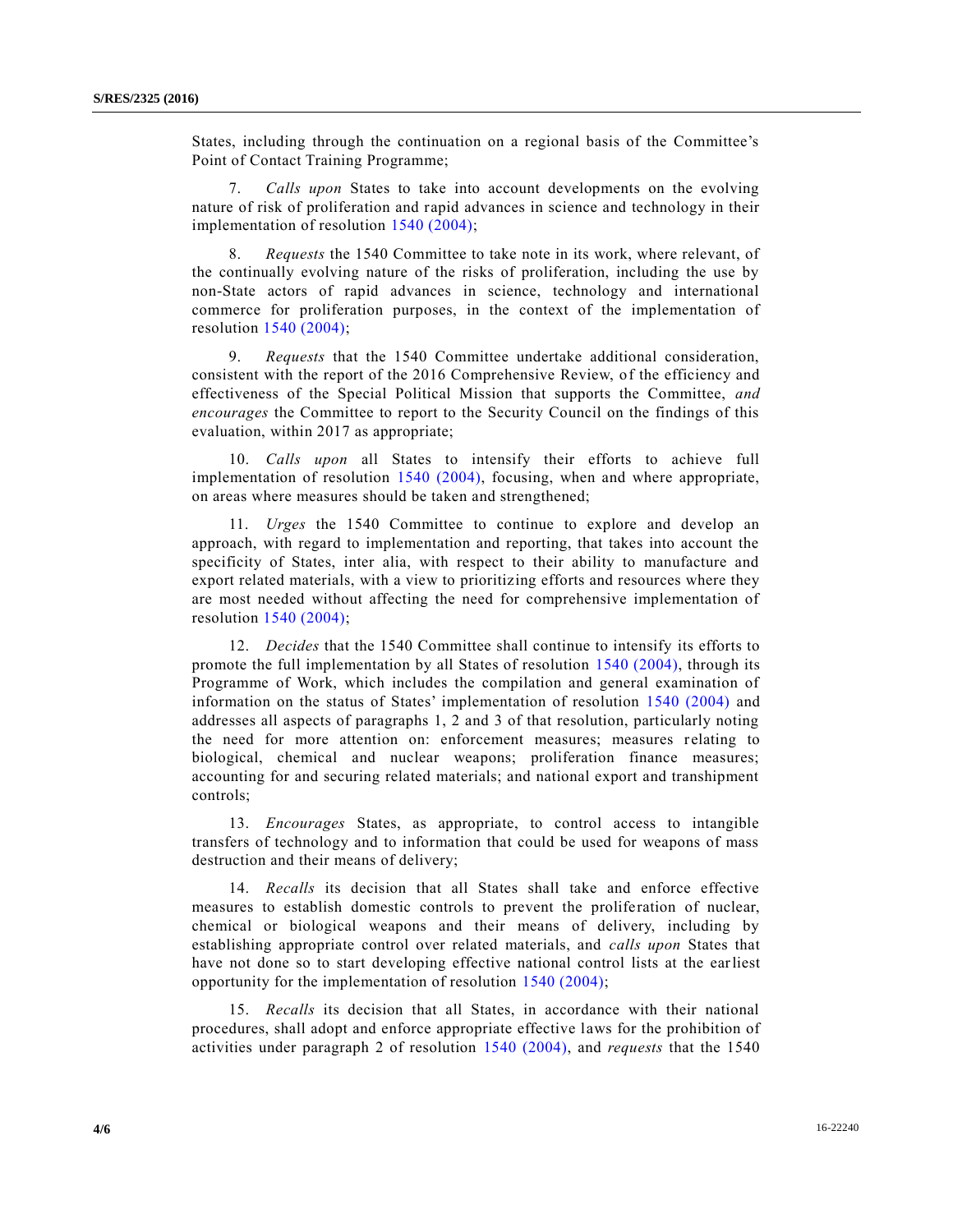Committee hold discussions on optimal approaches on enforcement of the indicated paragraph;

16. *Encourages* the 1540 Committee to continue to engage actively in dialogue with States, including in the context of ongoing updating of the implementation data it holds, and through visits to States, at their invitation, by the Committee;

17. *Encourages* the 1540 Committee to continue to identify and compile effective implementation best practices and, upon request by a State, to share appropriate effective best practices for implementing resolution [1540 \(2004\)](http://undocs.org/S/RES/1540(2004)) with that State;

18. *Encourages* States that have requests for assistance to provide the 1540 Committee, as appropriate, with specific details of the assistance needed, *directs* the Committee, when possible, to provide States, upon their request, with assistance in the formulation of such requests, and further *directs* the Committee to revise its assistance template;

19. *Urges* States as well as relevant international, regional and subregional organizations to inform the 1540 Committee, as appropriate, of areas in which they are able to provide assistance, *and calls upon* States as well as such organizations, if they have not done so previously, to provide the Committee with information on their ongoing assistance programmes relevant to resolution [1540 \(2004\);](http://undocs.org/S/RES/1540(2004))

20. *Urges* the Committee to continue strengthening its role in facilitating technical assistance for implementation of resolution [1540 \(2004\),](http://undocs.org/S/RES/1540(2004)) in particular by engaging actively in matching offers and requests for assistance, inter alia through a regional approach, where appropriate, as well as the holding of regional assistance conferences, which bring together States that request assistance with those offering assistance;

21. *Encourages* States to contribute funds, on a voluntary basis, to finance projects and activities, including through the United Nations Trust Fund for Global and Regional Disarmament Activities, to assist States in implementing their obligations under resolution [1540 \(2004\),](http://undocs.org/S/RES/1540(2004)) including for implementing projects in response to assistance requests submitted directly by States to the Committee;

22. *Encourages* the Committee to develop, in collaboration with international, regional and subregional organizations, assistance projects to support States in implementing resolution [1540 \(2004\)](http://undocs.org/S/RES/1540(2004)) in order to facilitate the prompt and direct response to assistance requests;

23. *Encourages* relevant international, regional and subregional organizations to enhance cooperation and information-sharing with the 1540 Committee, on the issues related to the implementation of resolution 1540 [\(2004\);](http://undocs.org/S/RES/1540(2004))

24. *Calls upon* relevant international, regional and subregional organizations that have not yet done so to provide the Committee with a Point of Contact or Coordinator for Resolution [1540 \(2004\);](http://undocs.org/S/RES/1540(2004))

25. *Encourages also* relevant international, regional and subregional organizations, to highlight the obligations of resolution [1540 \(2004\)](http://undocs.org/S/RES/1540(2004)) in their model